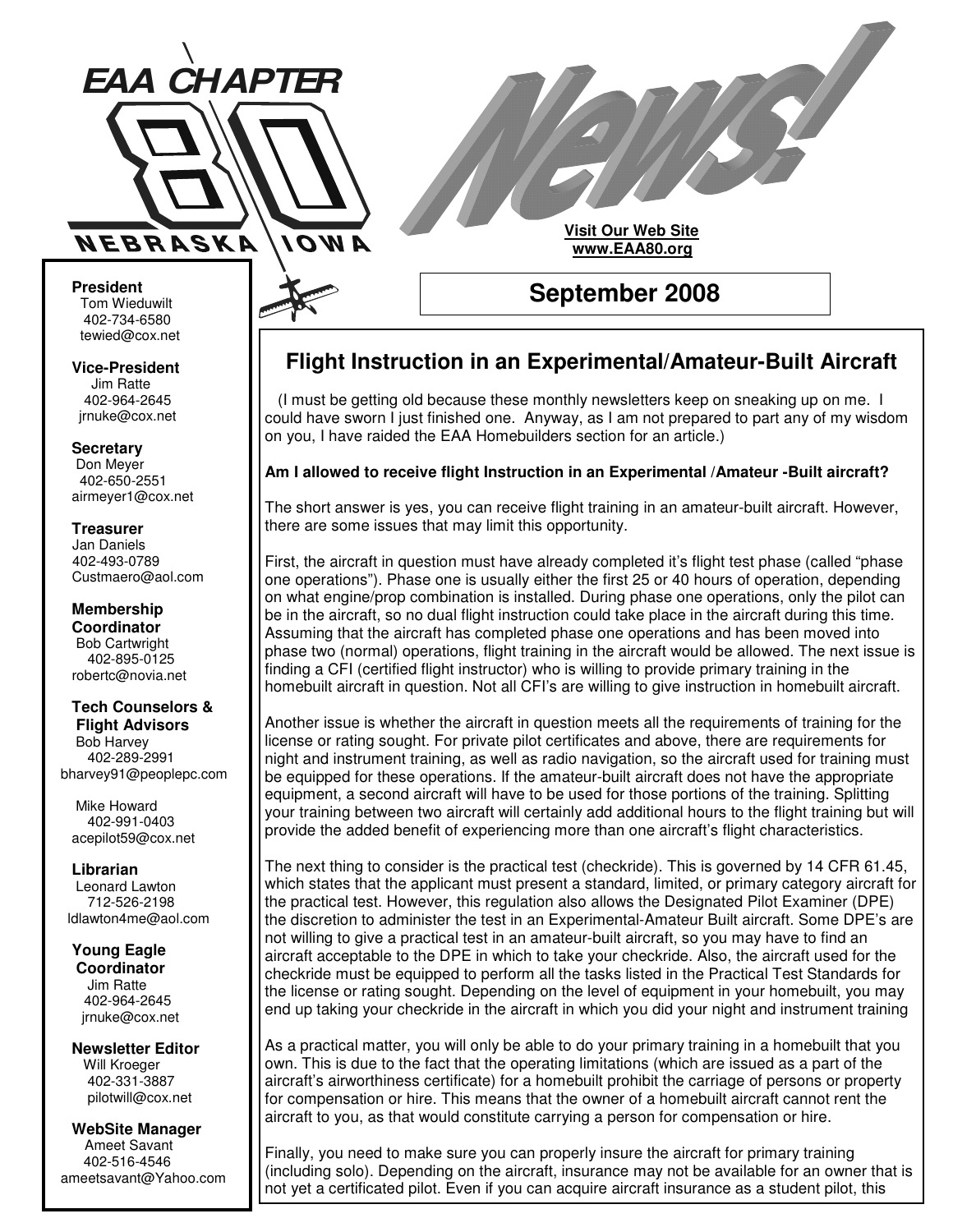may or may not be cost-effective. You'll have to balance the cost of this insurance against the cost of renting an available training aircraft from your local FBO (Fixed Base Operator). Note that even if you rent an aircraft from an FBO it is strongly recommend that you carry non-owner insurance (often called "renter's insurance") to protect you in the event of an accident. The insurance premium for your homebuilt will probably drop considerably once you get your pilot certificate and a few hours of experience in your logbook.

For more insight on Homebuilt issues go to: http://members.eaa.org/home/homebuilders/

Will Kroeger

# **September Meeting Time & Location.**

This month's meeting is on Monday September 8th at 7:00 PM at Hangar One at Millard Airport. It is still located on South 132nd Street between Q and Harrison.

**Chapter Logo Apparel**: Jim Ratte will have sample hats, tshirts and polo shirts with the Chapter 80 Logo. He will be taking orders which allows you to place special orders to include size, color and texture (cotton or 50/50 blend). In addition, he will be stocking up on hats and t-shirts for future sales. He will also be taking orders for coffee mugs. You can place your order by email if you can't make the meeting or if you can't wait.

# September Program.

Our very own Steve Bennett from Great Plains Aviation will be discussing what's old and what's new on VW conversions. For more info go to Steve's website at:

http://www.greatplainsas.com

Future programs:

Oct 13: Gene Jedlicki, an instructor at Iowa Western community college. Topic: Iowa Western Aircraft Maintenance Program. The program will be at Iowa Western community college next to the Council Bluffs airport at 6:30 pm with Pizza. \$6/person to cover cost.

Nov 10: Scott E. Tarry, PhD Professor & Director, Aviation Institute Director, NASA Nebraska Space Grant and EPSCoR, Topic: UNO Aviation Program introduction. The program will be at the new UNO aviation facility at 6001 Dodge Street Allwine Hall 422 Omaha, NE.

Dec 8: Party time! At Anthony's on 72nd. Cost \$30/person.

**Young Eagles.** Next YE event is at Plattsmouth on Sept 14 as part of the Kass Kounty King Korn Karnival. There will be a breakfast that morning at the airport with flying starting about 0900. Please contact Jim Ratte if you can help. Tom Trumble from Lincoln is looking for pilots to help with a Young Eagles event at Fremont, NE on September 13th starting at 0900 in support of a Civil Air Patrol Open House.

Last year they flew 90 kids, so they can use help. Please contact Tom at ttrumble@windstream.net or 402-464-3089.

| <b>EVENTS:</b> | $(B)$ - Breakfast / $(L)$ - Lunch                  |                   |
|----------------|----------------------------------------------------|-------------------|
| 1st Sat        | Chapter 1055 (B)                                   | York, NE          |
| 3rd Sat        | Chapter 569 (0730-1030)                            | Crete, NE         |
| Sept 7         | Fly-in (B) Fremont Rotary Club                     | Fremont, NE       |
| Sept 7         | Fly-in (B) (7K8)                                   | S. Sioux City, NE |
|                | Sept 12-13 Regional Air Festival                   | Kirkville, MO     |
| Sept 13        | Jefferson County Ballooon Glow                     | Festus, MO        |
| Sept 13        | Fly-in (B) Museum Pancake                          | Marshall, MO      |
| Sept 20        | <b>Military Appreciation Day</b>                   | Grand Island, NE  |
| Sept 20        | Western NE Community College Fly-in (B) Sidney, NE |                   |
| Sept 20        | Zenith Aircraft Fly-in                             | Mexico, MO        |
| Sept 20        | EAA Chapter 91 Fly-in                              | Lee's Summit, MO  |
| Sept 27        | Fly-in Airport Appreciation Day                    | Augusta, KS       |

#### Special Notice request:

Fremont Rotary Club is hosting a fly in pancake breakfast on Sep, 7, 2008. Serving Pancakes and Sausage. Sun. Sept. 7, 7:30 to 11:30 A.M. Fremont, NE Airport. Pilots and 1 passenger eat free.

#### **Financial Report on the B-17 event**:

| Income:   |           |
|-----------|-----------|
| Misc      | \$701.50  |
| EAA       | \$1881.36 |
| Total     | \$2582.86 |
| Expenses: |           |
| Total     | \$1445.06 |
| Profit:   |           |
| Total     | \$1137.80 |

**No-Notice Fly-in at the Wahoo Hangar**. Yes, it was announced on Thursday August 28th that there would be a Breakfast fly-in at Wahoo on Sunday August 31st. Of the 18 people who RSVP'd, 24 showed up to have a good time—feasting on French toast and the famous OSK bacon Egg & cheese muffin. TW had requested a small donation to help defray his cost and ended up making the Chapter \$30. Thanks to those that helped.

| The Annual (Sometimes) Chapter 80 Poker Run.                  |
|---------------------------------------------------------------|
| Yes, we are doing the Poker Run again this year.              |
| When: September 21st (Sunday)                                 |
| Where: The Wahoo hangar                                       |
| Events: 0900 registration                                     |
| 1000 aircraft takeoff                                         |
| 1200 Chili feed starts                                        |
| Route: Wahoo to Fremont to Scribner to Columbus to David City |
| back to Wahoo. (AHQ-FET-SCB-OLU-93Y-AHQ) 97.2nm               |
| What to bring: Yourself and family                            |
| Chili or desert to share                                      |
| Fun attitude                                                  |
| Chapter provides: Drinks, plates, spoons, forks, crackers     |
| The Wahoo Hangar - a nice place                               |
| Free: Gas (not the fuel kind)                                 |
|                                                               |
|                                                               |
|                                                               |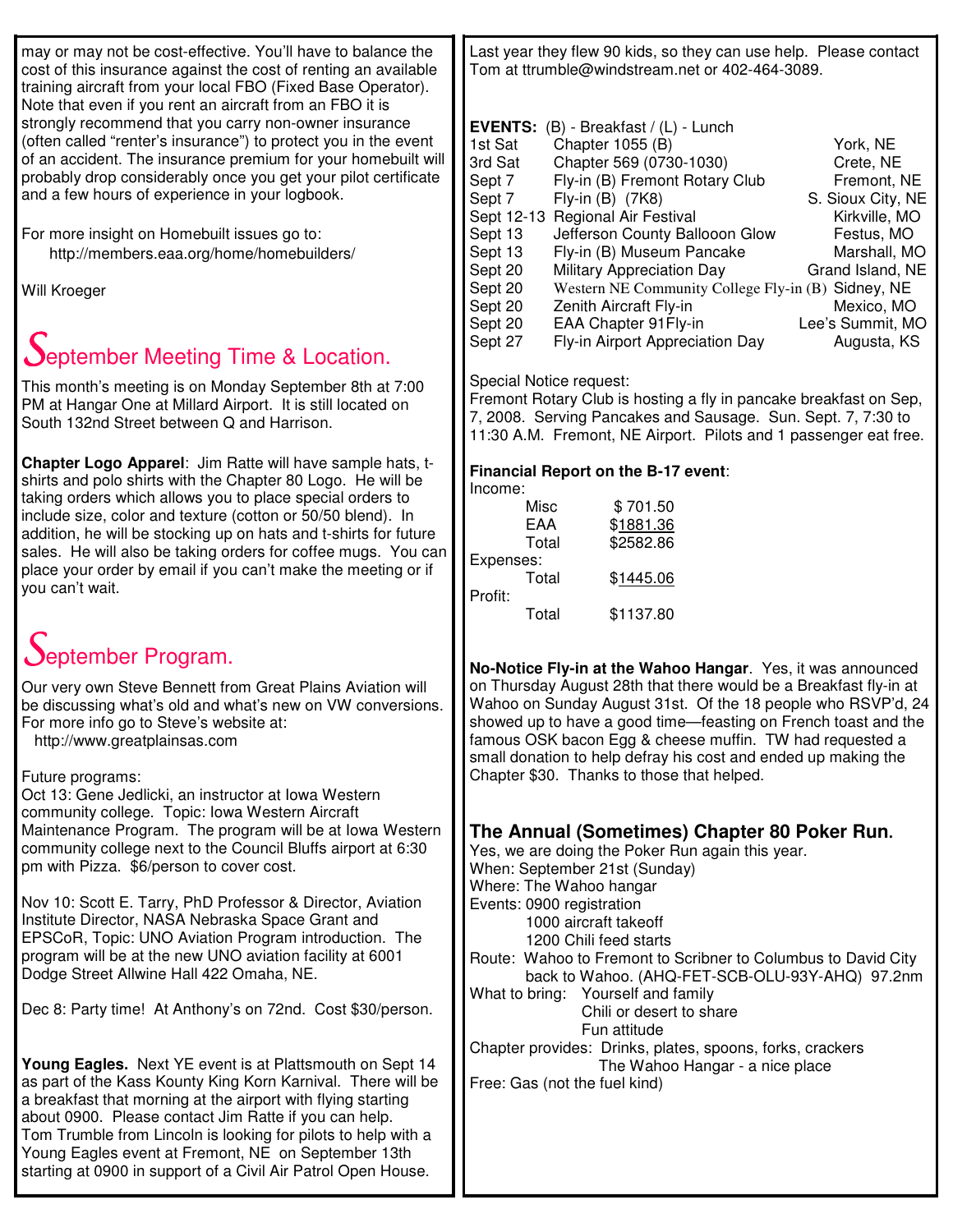#### *EAA Chapter 80* August 11, 2008 *Official Meeting Minutes*

The meeting was called to order by President Tom Wieduwilt at 7:00 at Hanger One, Omaha, NE.

- Tom Wieduwilt, President
- Jim Ratte, Vice President,
- Don Meyer, Secretary
- Jan Daniels, Treasurer
	- Guest: Rod Dezafra

#### **Treasurers Report**:

• Expenses \$1,137.96, Income \$873.50, Checking balance \$515.58, Money Market Account balance \$4,607.23. CD balance \$2,906.48. Total Cash Assets as of \$8,029.29.

#### **Meeting Minutes**:

• A motion was made and passed to accept the previous month's minutes.

#### **Young Eagles:**

- 2008 dates are in newsletter and on website.
- Next chapter event is Sept. 14 at Plattsmouth
- Freemont Sept.13, Civil Air Patrol YE event.

#### **Builder's Reports**:

- Various members reported on Oshkosh activities
- TW moving his RV 6 to hanger at MLE

#### **Tech Counselor / Flight Advisor:**

• None

#### **Fly-Out Report:**

- Inquired about interest in Poker Run in Sept. at either Wahoo or Plattsmouth.
- Mike Howard reported on his trip out east and flying the VFR corridor in New York City. He has finished his goal of flying his RV6 in all the lower 48 states.

#### **Old Business**

#### • **None**

#### **New Business:**

- Need to plan clean up day at Wahoo hanger, no date set.
- **Librarian Report:**
	- None

#### **Tool Report:**

- Trailer: AHQ
- Scales: Ron Wood
- Jacks: TW
- Brake Bleeding Set: Ron Wood
- Grills: AHQ

#### **Web Site:**

• www.eaa80.org

#### **Program:**

• History of Airborne EMS by John Linke Meeting adjourned.

#### Don Meyer

Secretary

**Would you like to fly a Cessna 172 for \$20/hr.?** We are looking for additional members in our flying club. Call Ed Haffke @ 935-0803.

Ron Wood has reduced the price of his Cessna 150 to \$17,450. It has a fresh annual (June) from J&D.